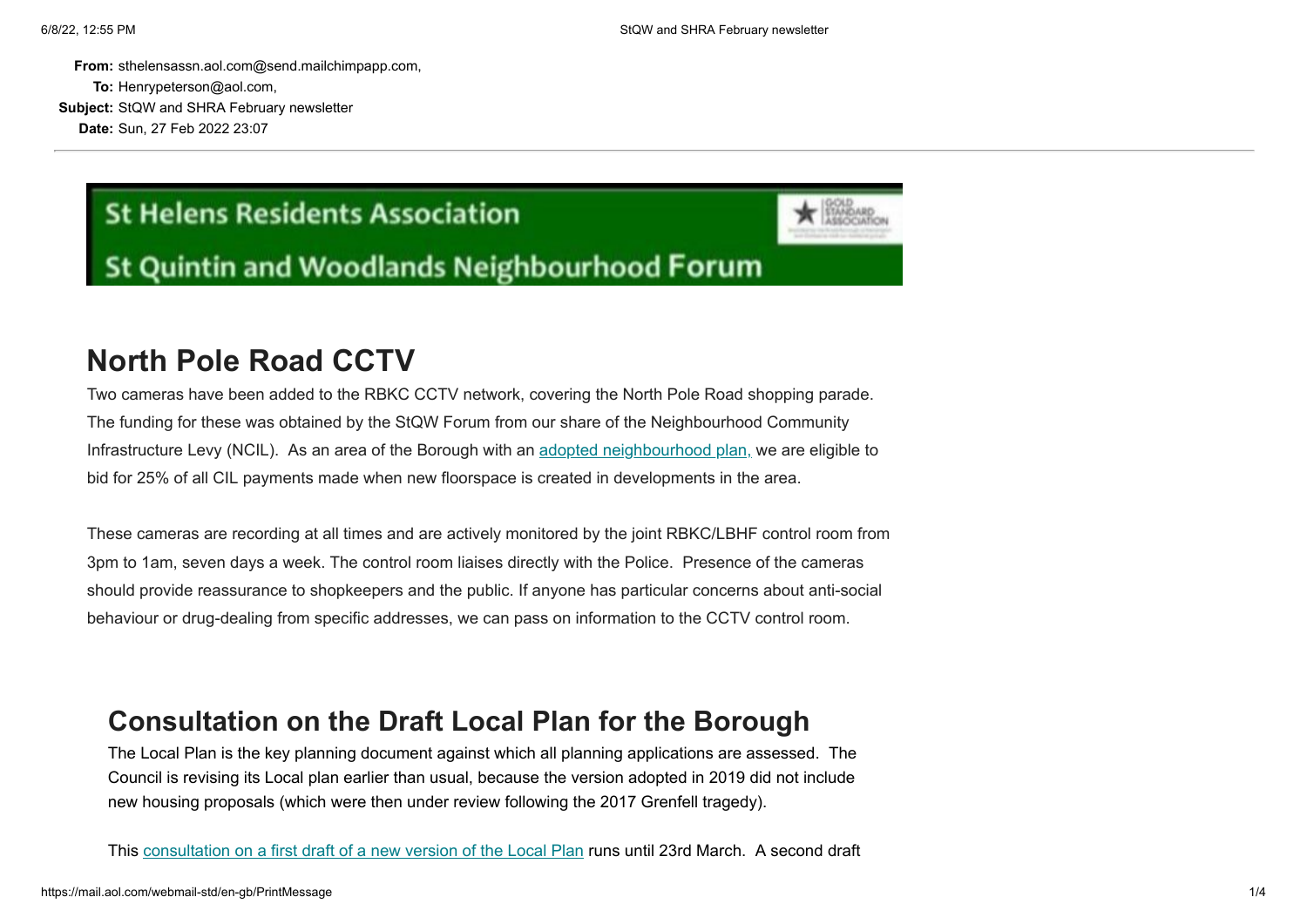will be consulted on in autumn 2022. The StQW/St Helens RA will be submitting comments and working with the Kensington Society in doing so.

Our main priority will be to ensure that the new version of the Local Plan continues to support the policies in our neighbourhood plan. This includes protection from development for the three Local Green Spaces at the Bowling Club, Kelfield Gardens, and Nursery Lane. We will also be looking closely at new or updated RBKC policies for Latimer Road, on flood prevention, green issues, and on alterations/extensions to houses.

Please email sthelensassn@aol com if there are any specific points on which you would like StQW/SHRA to include in our representations. Anyone can also respond directly to the consultation.

### **Tall building proposals for Kensal Canalside and North Acton**

Following the good turnout at the 'Development Forum' organised by the Council last November, Sainsbury's/Ballymore and Berkeley Homes/St William have delayed submitting their planning applications at Kensal Canalside.

Questions and objections from the public at this session at Barlby Primary School have had some effect. The Council has signalled to the developers that towers of 36 storeys will not be acceptable.

The updated site allocation in the Council's Draft Local Plan now allows for buildings of 6-31 storeys (Trellick Tower height) at Kensal Canalside. This is still very high by the standards of this borough.

The Old Oak Neighbourhood Forum is continuing to battle against the plans of Imperial College for seven new buildings at North Acton. These include one tower of 56 storeys and two more at 50. Hammersmith MP Andy Slaughter is supporting the campaign, and Hammersmith & Fulham Council has made objections. Ealinclamp down on tall g Council has not, despite public commitments from the Council Leader Peter Mason to '*clamp down on tall buildings*'.

To help the campaign against the proposals at North Acton, we have reworked our website from a decade ago,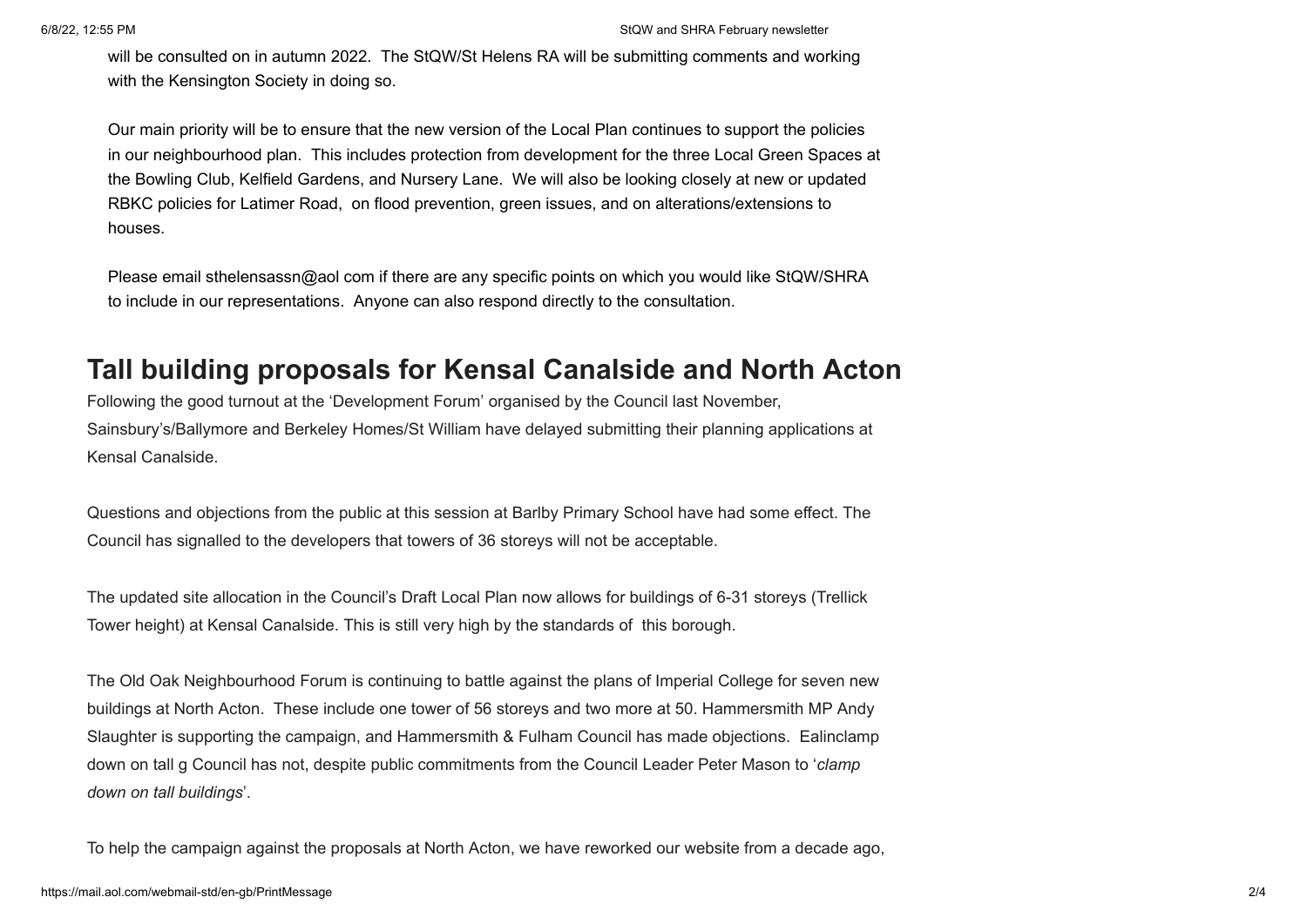when St Helens RA was opposing Imperial's 35 storey tower on Wood Lane. The application at Portal Way looks unlikely to be decided before April and the OPDC remains obliged to consider all further representations. See at [www.imperialfolly.org.uk](https://sthelensresidents.us8.list-manage.com/track/click?u=c9b2cf8a83a98f3a41a3651c9&id=9c1cb507b3&e=e04a104173) if you would like to add to the 42 objections to date from members of the public.

# **Sale of Notting Police station**

At a well attended meeting in St Johns Church on 2<sup>nd</sup> February, Deputy Leader Kim Taylor-Smith explained the Council's plans to ensure that the police station site in Ladbroke Grove remains in social and community use. The Kensington Society secured registration of the site and buildings as an Asset of Community Value, some years ago.

RBKC has put together a package of potential uses, including GP surgeries and specialist housing accommodation (probably for adults with learning disabilities) which have underpinned a serious bid to acquire the property. There remains a risk of commercial bids at higher levels, from developers of 'prime' housing who may fail to take account of the planning constraints on the site.

The decision on a preferred bidder lies in the hands of the [Mayors Office for Policing \(MOPAC\).](https://sthelensresidents.us8.list-manage.com/track/click?u=c9b2cf8a83a98f3a41a3651c9&id=9565a82fd8&e=e04a104173) The petition mounted by the Kensington Society has attracted over 2.000 signatures and we hope that this will [influence the Mayor's decision. There is still time to sign up at](https://sthelensresidents.us8.list-manage.com/track/click?u=c9b2cf8a83a98f3a41a3651c9&id=b1dcf885ee&e=e04a104173) Ensure that the Notting Hill police station retains its community use.

#### Tea for the Queen

The Council is inviting older residents of the Borough to a Community Tea for the Queen's Platinum Jubilee. The Tea will take place on **Sunday 5th June, from 12.00 – 3.00** at Kensington Town Hall and is being organised by a volunteer committee led by the Kensington and Chelsea Forum.

We have been invited to nominate guests to attend, and to pass on names of anyone wishing to